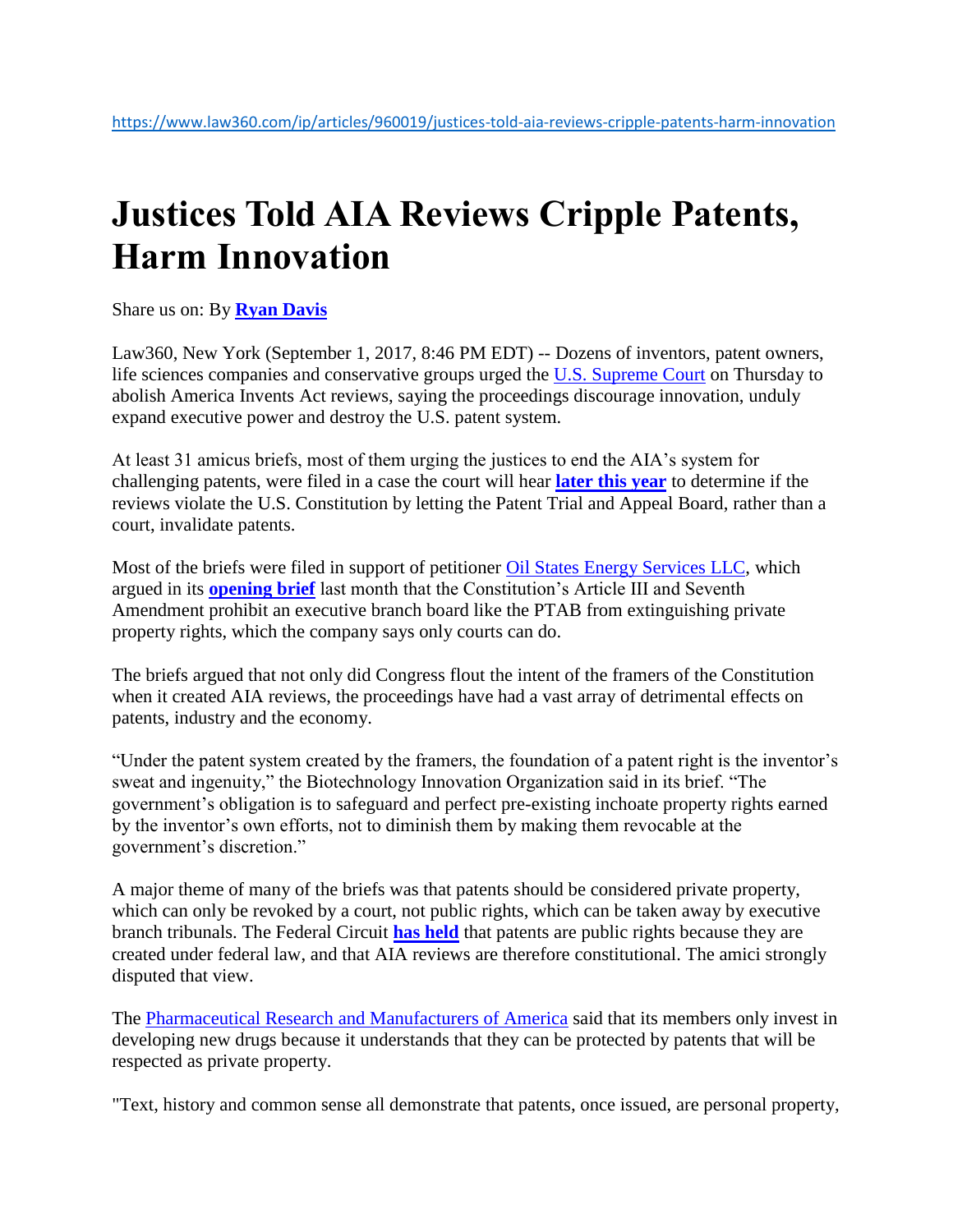not public rights," it said, noting that patents confer the right to exclude others, can be bought and sold and cannot be taken without due process. Public rights, it said, "traditionally bear none of those hallmarks of private property."

Groups of inventors and patent owners told the court that the PTAB's practices are slanted against patentees and that the high rate at which the board finds patents invalid has cast a cloud over the value of all patents that discourages innovation.

AIA reviews have "suddenly and drastically increased the probability that a contested patent will be held invalid," U.S. Inventor Inc. and over 30 other "grassroots inventor organizations" wrote in their brief.

"This has reduced incentives to invent and patent," they said. "These effects harm society, do not reflect a 'correct' adjudication of patent validity, and break society's bargain with inventors" of providing patents in exchange for disclosing inventions.

The brief said that the PTAB's decisions have led to a "near-total annihilation of property rights," citing statistics that around 80 percent of the board's final decisions invalidate at least some claims.

A group of patent owners whose patents have been found invalid by the PTAB also filed a brief saying that the idea that patents are public rights that the PTAB can revoke "threatens to destroy the integrity of the American patent system" and that "trillions of dollars of value hang in the balance."

Letting the PTAB invalidate patents means that "hard-won and costly-to-obtain private property remains in force only at the pleasure, whim and discretion of governmental civil servants subject to termination and replacement of political officers of the executive branch," the group said.

Numerous conservative groups also filed briefs saying that the AIA review system violates the separation of powers and puts too much power in the hands of the executive branch.

Patents cannot be "willy-nilly taken away in a mere administrative proceeding, any more than one's ownership right in real property or one's money in a bank account can be administratively deprived," the conservative Eagle Forum said in its brief, adding that letting the PTAB erode the jurisdiction of the courts "disrupts that rule of law."

Similarly, a brief by leaders of groups including the Tea Party Patriots and Conservatives for Property Rights said that letting the PTAB invalidate patents "destabilizes the delicate balance between the three branches of government."

"The administrative state cannot be allowed to extend this far, and the court should, by reversing the decision below, take the opportunity to set firm limits on congressional attempts to expand the power of the political branches at the expense of the federal judiciary," it said.

Response briefs are due in October. The court has not yet scheduled arguments in the case.